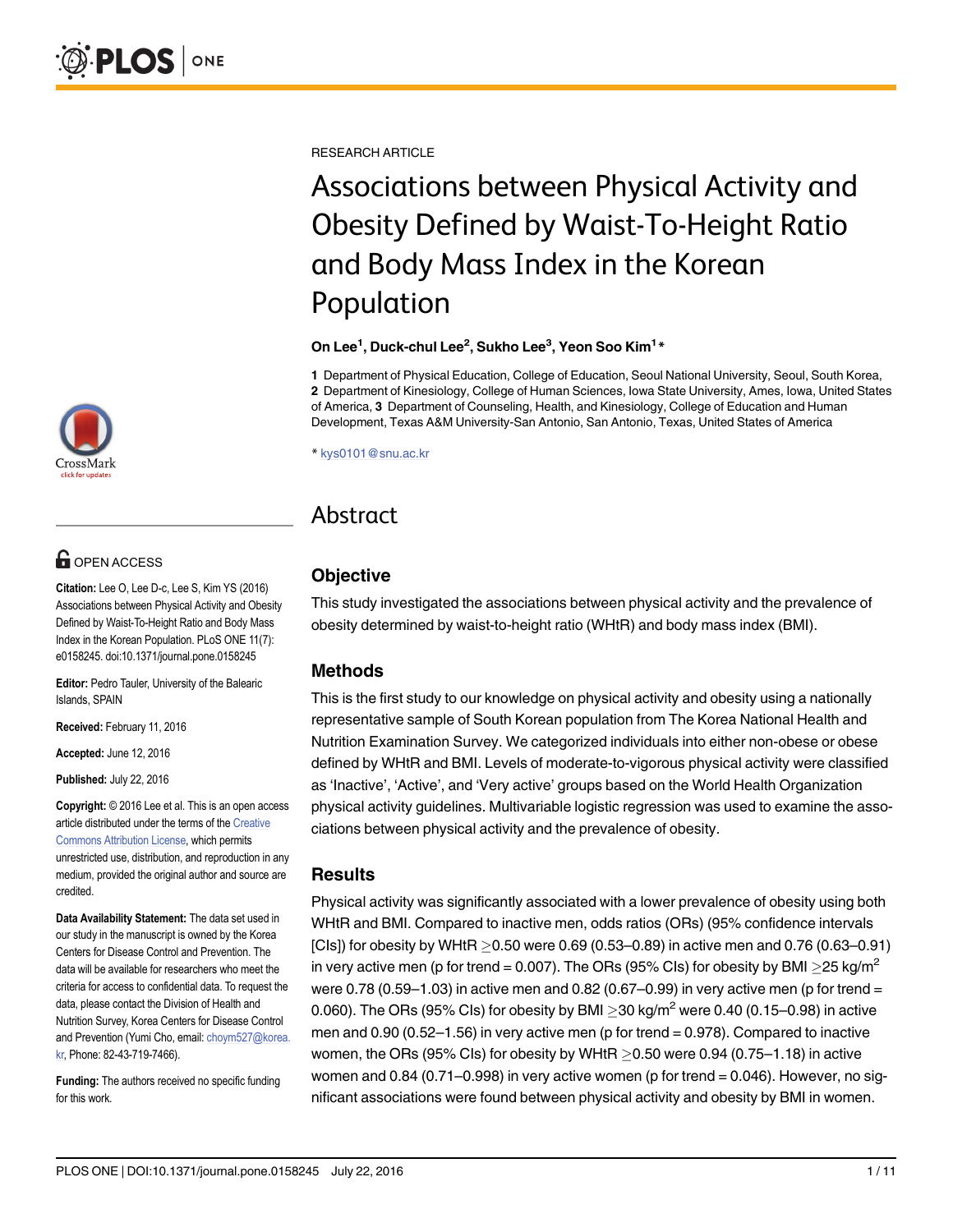<span id="page-1-0"></span>

Competing Interests: The authors have declared that no competing interests exist.

#### **Conclusions**

We found more significant associations between physical activity and obesity defined by WHtR than BMI. However, intervention studies are warranted to investigate and compare causal associations between physical activity and different obesity measures in various populations.

#### Introduction

Obesity is an escalating problem worldwide as a major risk factor in many serious chronic diseases including cardiovascular disease, dyslipidemia, hypertension, type 2 diabetes, some forms of cancer, and osteoarthritis  $[1, 2]$  $[1, 2]$  $[1, 2]$  $[1, 2]$ . The lack of physical activity is one of the main risk factors that lead to overweight and obesity  $[3, 4]$  $[3, 4]$  $[3, 4]$  $[3, 4]$ . The average weight gain of normal adults is approximately 1 pound per year, at least over the past decade in American and Australian [[5,](#page-8-0) [6\]](#page-8-0). The level of physical activity may impact the amount of weight gain occurring over time  $[4]$ . However, most studies on physical activity and obesity have been conducted in western populations, and this is the first study on physical activity and obesity in a nationally representative Korean population. Based on the important differences in socioeconomic factors, lifestyle, and culture between Koreans and western populations, this study will add our knowledge in obesity prevention in Asian populations.

Body mass index (BMI), as the individual's body weight in kilograms divided by the square of the height in meters ( $\text{kg/m}^2$ ), has been widely used to define obesity across populations. However, several studies have shown that waist-to-height ratio (WHtR) is a better predictor of cardiovascular disease than BMI  $[7-10]$  $[7-10]$  $[7-10]$  $[7-10]$  $[7-10]$ . Various cut-off points for WHtR have been suggested, and WHtR can be a good candidate as an indicator of excessive abdominal body fat. BMI depends only on the weight and height of a person, and it does not consider the distribution or composition of body weight.

Also, BMI cut-off value ( $\geq$ 30 kg/m<sup>2</sup>) to diagnose obesity has a high specificity, but low sensitivity to identify adiposity, as they fail to identify half of the people with excess percent body fat [[11\]](#page-8-0). Moreover, visceral rather than subcutaneous fat accumulation mostly around the waist is associated with increased secretion of free fatty acids, hyperinsulinemia, insulin resistance, hypertension, and dyslipidemia [[12](#page-8-0), [13\]](#page-8-0). In addition, given the same BMI, Asians have a higher percentage of body fat, increased abdominal obesity, higher levels of intramyocellular lipids, and/or a higher liver fat content compared to Caucasians  $[14, 15]$  $[14, 15]$  $[14, 15]$  $[14, 15]$  $[14, 15]$ . These characteristics can contribute to a higher predisposition to insulin resistance and other metabolic diseases at a lesser degree of obesity in Asians compared to Caucasians. Based on these ethnic differences, abdominal obesity defined by WHtR may be a better indicator of obesity in Asian societies.

However, most previous studies on the associations between physical activity and obesity predominantly used BMI to define and diagnose obesity, but did not include WHtR. The purpose of this study was to investigate the associations between physical activity and the prevalence of obesity defined by both WHtR and BMI in the Korean population.

#### Materials and Methods

#### **Participants**

We obtained data from the Fourth Korea National Health and Nutrition Examination Survey (KNHANES) in 2007–2009. This survey was conducted as a cross-sectional health survey and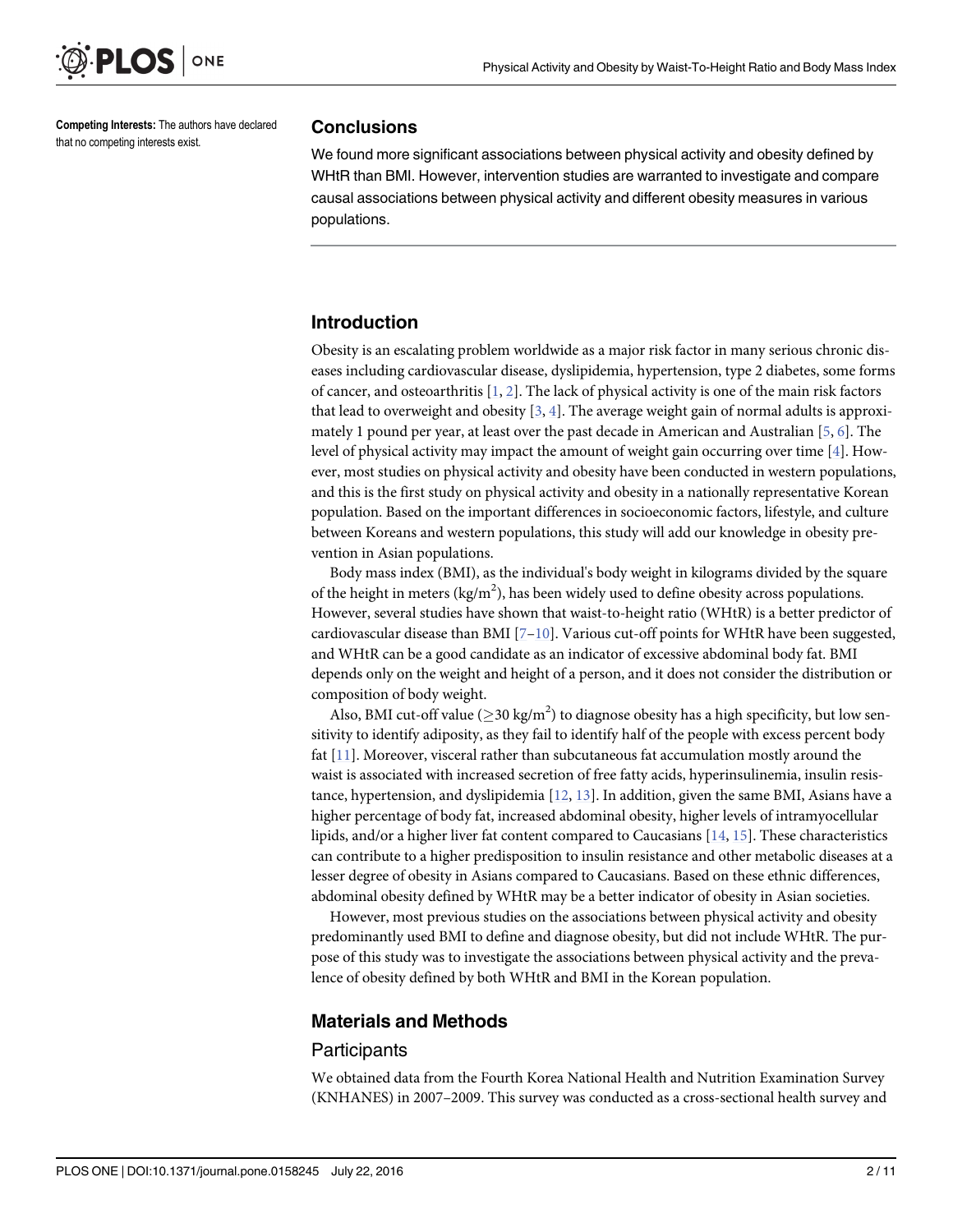<span id="page-2-0"></span>used a stratified, multistage, cluster probability sampling method to select a representative sample of the non-institutionalized Korean population by the Korean Center for Disease Control and Prevention. The KNHANES is composed of three examinations: a health interview, health examination, and nutrition survey. The health interview and health examination are performed by trained medical staff and interviewers at the mobile examination center (survey truck) similar to the US NHANES. One week after the health interview and health examination, dieticians visit the houses of participants for the nutrition survey  $[16]$  $[16]$ . The total of 24,871 individuals completed the survey with 78.4% response rate. All participants were informed about the purpose and procedure of the study, and provided written informed consent. The study protocol was approved by the Korean Ministry of Health and Welfare and conducted in accordance with the Ethical Principles for Medical Research Involving Human Subjects, as defined by the Helsinki Declaration. After excluding individuals who engaged regular physical activity less than one year, had any history of cardiovascular diseases or cancer, did not complete major survey questions, or were pregnant women, the final sample included 7221 (3350 men and 3871 women) individuals with complete data for the analyses.

# Physical activity assessment and classification

Participants were asked their physical activity levels during a normal week. Regarding moderate physical activity, participants were asked the following question: 'how many days during the past week did you engage in moderate physical activity (for at least 10 minutes) that caused a slight increase in your breathing or heart rate (e.g. tennis doubles, volleyball, badminton or table tennis, or any other activity)?' Vigorous physical activity question was, 'how many days during the past week did you engage in vigorous physical activity such as running, mountain climbing, soccer, basketball or any other activity (for at least 10 minutes) that caused a substantial increase in your breathing or heart rate?' For each moderate and vigorous activity, the respondents indicated the number of days per week (frequency) and the total time per day (duration) devoted to the activity. To calculation the amount (min/week) of each moderate and vigorous physical activity, the frequency was multiplied by the duration. The total amount of moderate-to-vigorous physical activity was then calculated as the sum of the moderate and vigorous physical activity.

The level of physical activity was classified into three groups based on the World Health Organization (WHO) physical activity guidelines, which is at least 150 minutes of moderate or 75 minutes of vigorous intensity aerobic activity per week, or an equivalent combination of both [[17\]](#page-8-0). Participants who did not meet the guidelines were classified as 'inactive' group. Participants who engaged in 150–299 min/week of moderate or 75–149 min/week of vigorous activity were classified as 'active' group. Participants who engaged in  $\geq$  300 min/week of moderate or  $\geq$  150 min/week of vigorous activity were classified as 'very active' group. Regarding the total amount of moderate-to-vigorous physical activity, the duration of vigorous activity was multiplied by two based on the guidelines, indicating that one minute of vigorous activity is equal to two minutes of moderate activity.

# Obesity measures

Height and weight were measured with the subjects wearing light clothing and no shoes using SECA 225 height rods (SECA, Hamburg, Germany) and GL-6000-20 scales (CAS, Seoul, Korea), respectively, to the nearest decimal point. Waist circumference (WC) in cm was measured at midpoint between the bottom of rib cage and the top of the iliac crest using non-elastic tape. WHtR was calculated as the WC in cm divided by the height in cm. Obesity was defined by both BMI and WHtR. We used BMI of both  ${\geq}25$  and  ${\geq}30$  kg/m $^2$  to define obesity based on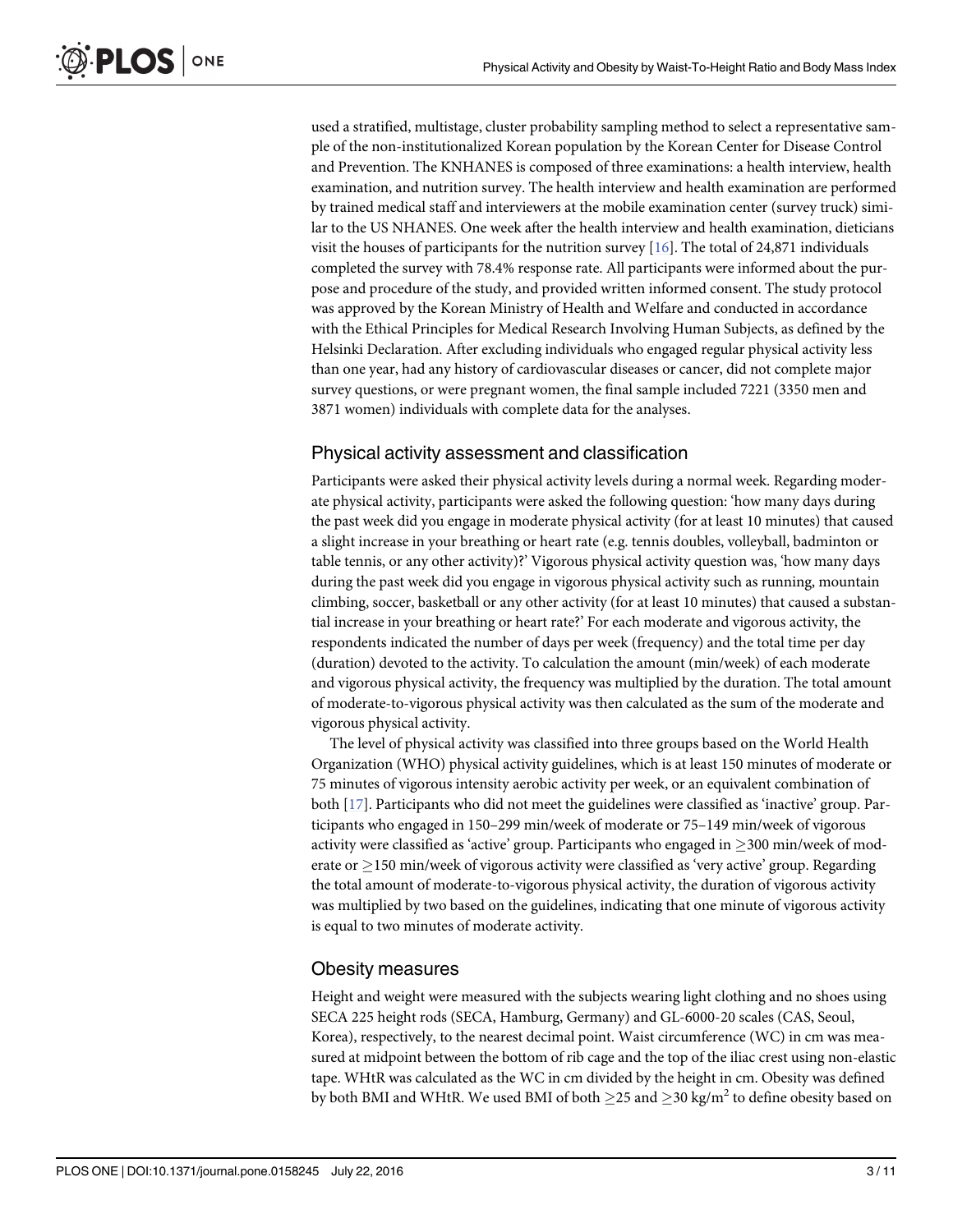<span id="page-3-0"></span>the original [\[18\]](#page-8-0) and updated [[19](#page-9-0)] Asia-Pacific standards by the WHO. Defining obesity by using BMI of both  $\geq$  25 and  $\geq$  30 kg/m<sup>2</sup> is more useful to compare our study with others in dif-ferent populations. Based on earlier studies [[20](#page-9-0), [21](#page-9-0)], we used the WHtR cut-off point of  $\geq$ 0.50 to define obesity in both men and women.

#### Statistical analysis

We conducted statistical analyses using STATA (version 10.0). All descriptive statistics are presented as frequencies and percentages for categorical variables, and as means and standard deviations for continuous variables. The difference in physical activity levels and prevalence of obesity between genders among different age groups was tested using a Chi-squared test. We used multivariable logistic regression to estimate odds ratios (ORs) and 95% confidence intervals (CIs) of obesity by physical activity levels. All models were adjusted for age group (19–39,  $40-64$ ,  $\geq$  65 years), academic achievement (elementary school, middle school, high school, college), household income (quartile), smoking status (never, former-smoker, current smoker), alcohol consumption (non-drinker,  $\leq 1$  drink/month, 2–4 drinks/month,  $\geq 5$  drinks/month), history of diabetes mellitus, dyslipidemia, hypertension, and arthritis, daily energy intake per weight (kg) accounting for gender (quartile), marriage status (not married, married, divorced), and engagement of resistance exercise ( $\leq$ 1 times/week,  $\geq$ 2 times/week). In addition, menopausal status (yes or no), breast feeding (yes or no), and hysterectomy (yes or no) were additional adjusted in women. Statistical significance was accepted as  $p<0.05$ .

### **Results**

The demographic and obesity measures by age group and gender are shown in **Table 1**.

In both men and women, WHtR increased with increasing age. We also found a similar trend in BMI, except in older men aged  $\geq$ 65 years with decreased BMI. Between men and women, we found that WHtR is higher in women (0.494) than men (0.485), but BMI was higher in men (23.2 kg/m<sup>2</sup>) than women (22.7 kg/m<sup>2</sup>). However, we found different results in other populations. In a large population study of 36,642 Taiwanese adults aged  $\geq$  18 years old, we found that WHtR was higher in men (0.49) than women (0.46), and BMI was also higher in men (24.8 kg/m<sup>2</sup>) than women (22.5 kg/m<sup>2</sup>) [\[22\]](#page-9-0). In the British National Survey data, we also

|  | Table 1. Population characteristics by age group and gender. |  |  |
|--|--------------------------------------------------------------|--|--|
|--|--------------------------------------------------------------|--|--|

|                            |                     |                       | Men                   | Women               |         |                     |                       |                       |                    |         |                |
|----------------------------|---------------------|-----------------------|-----------------------|---------------------|---------|---------------------|-----------------------|-----------------------|--------------------|---------|----------------|
|                            | All<br>$(n = 3350)$ | 19-39<br>$(n = 1352)$ | 40-64<br>$(n = 1454)$ | > 65<br>$(n = 544)$ | $p^a$   | All<br>$(n = 3871)$ | 19-39<br>$(n = 1537)$ | 40-64<br>$(n = 1599)$ | >65<br>$(n = 735)$ | $p^a$   | p <sup>b</sup> |
| Age (yr)                   | $45.7 \pm 15.8$     | $30.7{\pm}5.8$        | $50.6 \pm 7.1$        | 71.6±5.2            | < 0.001 | $46.9 \pm 16.5$     | $30.9{\pm}5.6$        | $50.5 \pm 7.1$        | 72.6±5.6           | < 0.001 | 0.014          |
| Weight<br>(kg)             | 66.8±10.4           | 69.3±10.9             | 66.8±9.5              | $60.8 \pm 8.7$      | < 0.001 | $55.5 \pm 8.9$      | $54.8 \pm 9.2$        | $57.1 \pm 8.5$        | $53.2 \pm 8.5$     | < 0.001 | < 0.001        |
| Height<br>(cm)             | 169.8±6.6           | $173.2 \pm 5.7$       | 168.7±5.9             | $164.2 \pm 5.6$     | < 0.001 | $156.4 \pm 6.7$     | $160.0 \pm 5.4$       | 156.0±5.4             | $149.9 + 6.2$      | < 0.001 | < 0.001        |
| BMI (kg/<br>m <sup>2</sup> | $23.2 \pm 3.0$      | $23.1 \pm 3.3$        | $23.4 \pm 2.9$        | $22.5 \pm 2.7$      | < 0.001 | $22.7 \pm 3.4$      | $21.4 \pm 3.4$        | $23.5 \pm 3.2$        | $23.6 \pm 3.2$     | < 0.001 | < 0.001        |
| WHtR                       | 0.485<br>±0.054     | $0.465 \pm 0.052$     | $0.496 \pm 0.050$     | 0.504<br>±0.051     | < 0.001 | 0.494<br>±0.069     | $0.455 \pm 0.057$     | $0.508 \pm 0.061$     | 0.546<br>±0.062    | < 0.001 | < 0.001        |

Values are expressed as mean ± SD.

BMI: body mass index; WHtR: waist-to-height ratio.

<sup>a</sup>p-value for the differences between age groups in each gender using the analysis of variance (ANOVA).

<sup>b</sup>p-value for the differences between gender using the two-sample t-test.

doi:10.1371/journal.pone.0158245.t001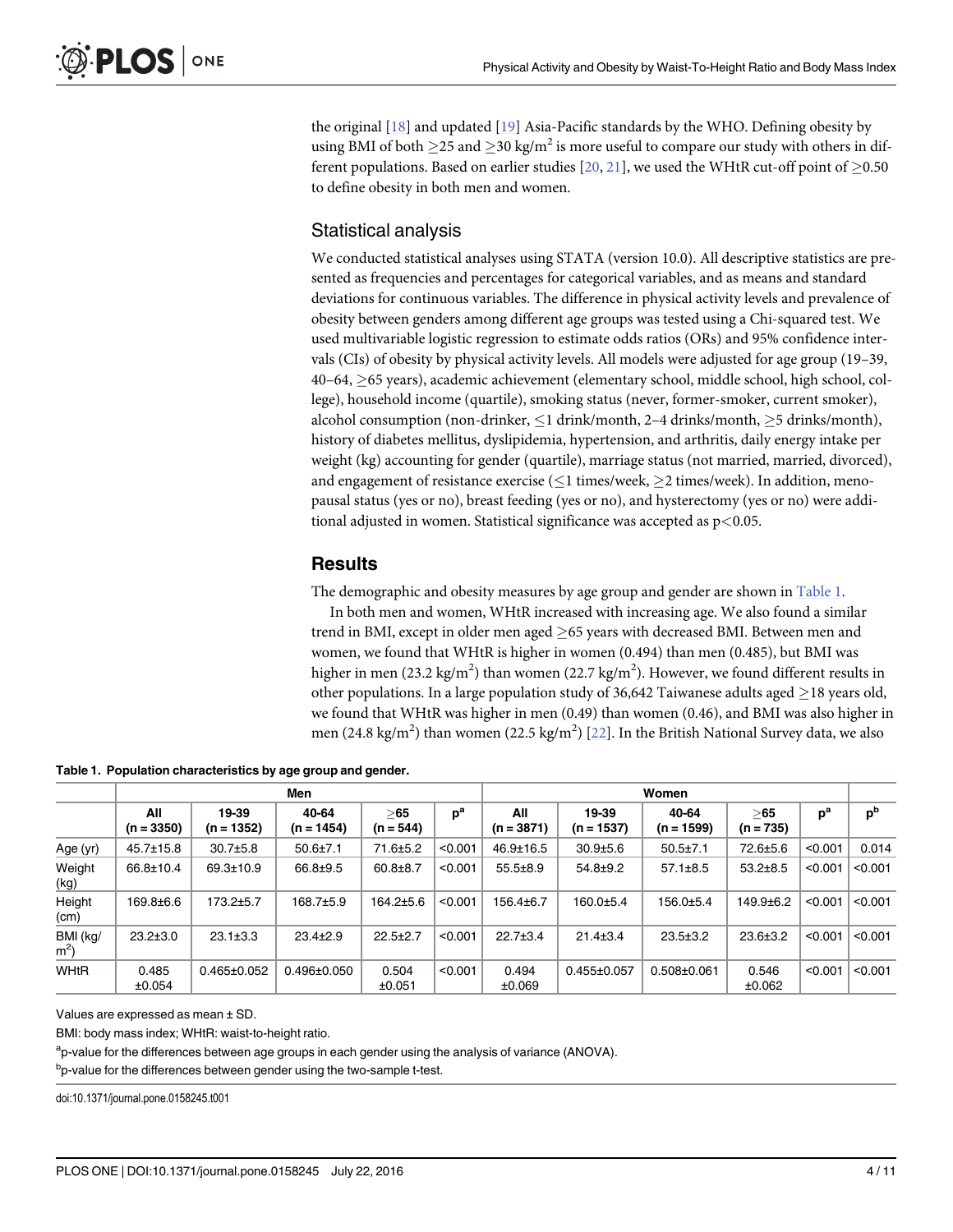<span id="page-4-0"></span>

|                             | All (n = $7221$ )    |              |                      | Men ( $n = 3350$ ) | Women $(n = 3871)$   |              |  |
|-----------------------------|----------------------|--------------|----------------------|--------------------|----------------------|--------------|--|
|                             | <b>WHtR &lt;0.50</b> | WHtR $>0.50$ | <b>WHtR &lt;0.50</b> | WHtR $>0.50$       | <b>WHtR &lt;0.50</b> | WHtR $>0.50$ |  |
| <b>BMI</b>                  |                      |              |                      |                    |                      |              |  |
| $<$ 25 kg/m <sup>2</sup>    | 56.8(4102)           | 19.5(1410)   | 59.0(1977)           | 16.4(550)          | 54.9(2125)           | 22.2(860)    |  |
| $\geq$ 25 kg/m <sup>2</sup> | 2.1(147)             | 21.6(1562)   | 2.9(95)              | 21.7(728)          | 1.4(52)              | 21.5(834)    |  |
| <b>BMI</b>                  |                      |              |                      |                    |                      |              |  |
| $<$ 30 kg/m <sup>2</sup>    | 58.8(4249)           | O(0)         | 61.9(2072)           | 0(0)               | 56.3(2177)           | 0(0)         |  |
| $\geq$ 30 kg/m <sup>2</sup> | 38.6(2783)           | 2.6(189)     | 35.9(1203)           | 2.2(75)            | 40.8(1580)           | 2.9(114)     |  |

#### Table 2. Joint classification on obesity prevalence by waist-to-height ratio (WHtR) and body mass index (BMI) in men and women.

doi:10.1371/journal.pone.0158245.t002

found different results compared to our study, indicating that WHtR was higher in men (0.55) than women (0.51), and BMI was also higher in men (27.2 kg/m<sup>2</sup>) than women (26.5 kg/m<sup>2</sup>) in 1776 individuals aged between 19 and 64 years old [[23](#page-9-0)]. In addition, this British study suggests that both WHtR and BMI values are higher in western population than Asian population. Therefore, there are differences in absolute values and patterns of WHtR and BMI between men and women in different populations.

In the joint classification on obesity prevalence by BMI and WHtR in Table 2, we found that 25.6% (n = 1410) of those who are classified 'non-obese' by BMI <25 kg/m<sup>2</sup> (n = 5512) are actually centrally obese by WHtR  $\geq$  0.50. This discrepancy was greater in women (28.8%) than men (21.8%). This is an important finding since other studies indicated that normal weight individuals (BMI<25 kg/m<sup>2</sup>) with higher WHtR ( $\geq$ 0.50) had significantly higher cardiometabolic risk factors compared to normal weight individuals with lower WHtR  $(<0.50)$  [\[24,](#page-9-0) [25\]](#page-9-0). When we defined obesity by BMI  $>$ 30 kg/m<sup>2</sup> and WHtR  $>$ 0.50, although specificity (probability that those who are classified 'non-obese' by BMI are also centrally non-obese by WHtR) was high, sensitivity (probability that those who are classified 'obese' by BMI are actually centrally obese by WHtR) was very low (6.4%), possibly due to a very low prevalence of obesity (2.6%) by BMI  $>$ 30 kg/m<sup>2</sup> in this population. This result suggests that using BMI  $>$ 30 kg/m<sup>2</sup> to define obesity in this population may be too strict, which was also reported in a systematic review study  $[11]$  $[11]$  $[11]$ .

The prevalence of obesity and meeting the physical activity guidelines by age group and gender are presented in [Table 3.](#page-5-0) We found a higher prevalence of obesity defined by WHtR than BMI in both men and women. Overall, 38.2% men and 43.8% women were obese defined by WHtR, 24.6% men and 22.9% women were obese defined by BMI  $\geq$ 25 kg/m<sup>2</sup>, and 2.2% men and 2.9% women were obese defined by BMI  $\geq$ 30 kg/m<sup>2</sup>. We found a higher obesity prevalence in women  $(43.8\%)$  than men  $(38.2\%)$  defined by WHtR  $(p<0.001)$ , but no significant differences in obesity prevalence were found between men and women when obesity was defined by either BMI  $\geq$ 25 or  $>$ 30 kg/m<sup>2</sup>. The prevalence of obesity defined by both WHtR  $\geq$ 0.50 and BMI  $\geq$ 25 kg/m<sup>2</sup> consistently increased with increasing age in both men and women, except in older men aged  $\geq$ 65 years with decreased prevalence of obesity defined by BMI  $\geq$ 25 kg/m<sup>2</sup>. However, the prevalence of obesity defined by BMI  $\geq$ 30 kg/m<sup>2</sup> decreased in men, but increased in women with increasing age, which is less consistent, partly due to lower obesity prevalence (2.6%) when defining obesity by BMI  $\geq$  30 kg/m<sup>2</sup>. The percentage of participants who were classified as moderate-to-vigorously active were 75.7% in men and 65.1% in women, respectively. There was a gender difference in the prevalence of meeting the physical activity guidelines (P<0.001), indicating that men are more active than women in this Korean population.

[Table 4](#page-5-0) shows the associations between moderate-to-vigorous physical activity and the prevalence of obesity according to WHtR and BMI stratified by gender. In general, the ORs for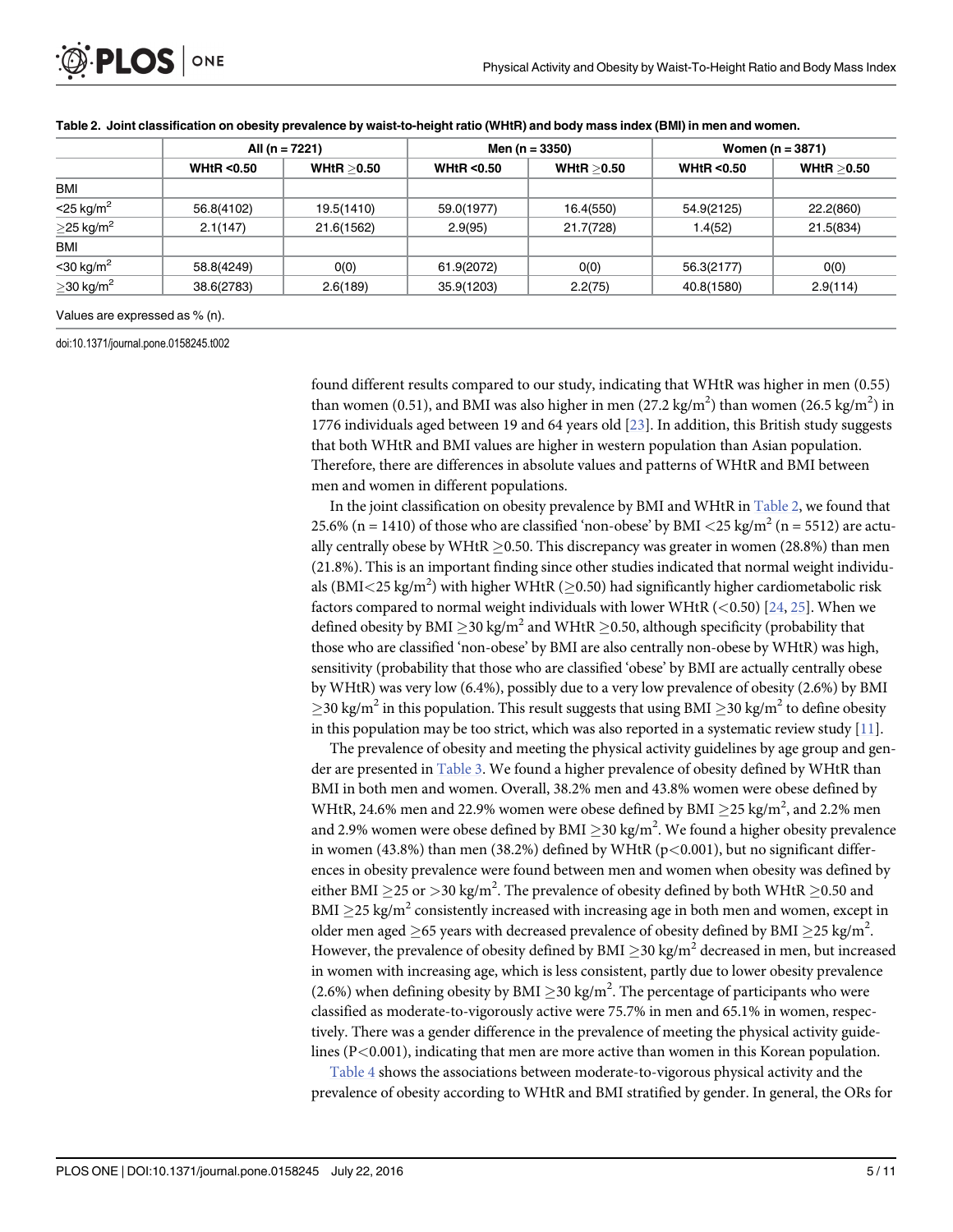#### <span id="page-5-0"></span>[Table 3.](#page-4-0) Prevalence of obesity and meeting the physical activity guidelines by age group and gender.

|                                                          | Men                 |                       |                       |                    |         | Women               |                       |                       |                    |         |                |
|----------------------------------------------------------|---------------------|-----------------------|-----------------------|--------------------|---------|---------------------|-----------------------|-----------------------|--------------------|---------|----------------|
|                                                          | All<br>$(n = 3350)$ | 19-39<br>$(n = 1352)$ | 40-64<br>$(n = 1454)$ | >65<br>$(n = 544)$ | $p^a$   | All<br>$(n = 3871)$ | 19-39<br>$(n = 1537)$ | 40-64<br>$(n = 1599)$ | >65<br>$(n = 735)$ | $p^a$   | p <sup>b</sup> |
| Obesity by WHtR<br>>0.50                                 | 38.2<br>(1278)      | 23.2 (314)            | 46.2 (671)            | 53.9 (293)         | < 0.001 | 43.8<br>(1694)      | 18.5 (284)            | 52.2 (834)            | 78.4 (576)         | < 0.001 | < 0.001        |
| Obesity by BMI >25<br>kg/m <sup>2</sup>                  | 24.6 (823)          | 24.0 (324)            | 28.4 (413)            | 15.8 (86)          | < 0.001 | 22.9 (886)          | 12.8 (196)            | 28.3 (452)            | 32.4 (238)         | < 0.001 | 0.094          |
| Obesity by BMI > 30<br>kg/m <sup>2</sup>                 | 2.2(75)             | 3.6(48)               | 1.7 (24)              | 0.6(3)             | < 0.001 | 2.9(114)            | 2.3(36)               | 3.8(60)               | 2.5(18)            | 0.044   | 0.061          |
| <b>Meeting Moderate-</b><br>to-vigorous PA<br>Guidelines | 75.7<br>(2537)      | 75.8 (1025)           | 75.5 (1097)           | 76.3 (415)         | 0.923   | 65.1<br>(2520)      | 61.5 (945)            | 68.8 (1100)           | 64.6 (475)         | < 0.001 | < 0.001        |

Values are expressed as % (n).

BMI: body mass index; PA: physical activity; WHtR: waist-to-height ratio.

<sup>a</sup>p value for the differences between age groups in each gender using the Chi-square test.

<sup>b</sup>p value for the differences between gender using the Chi-square test.

doi:10.1371/journal.pone.0158245.t003

|                                            | Men                      | Women                    |
|--------------------------------------------|--------------------------|--------------------------|
|                                            | OR (95% CI) <sup>a</sup> | OR (95% CI) <sup>a</sup> |
| Obesity by WHtR > 0.50                     |                          |                          |
| Moderate-to-vigorous PA                    |                          |                          |
| Inactive                                   | 1.00                     | 1.00                     |
| Active                                     | $0.69(0.53 - 0.89)$      | $0.94(0.75 - 1.18)$      |
| Very active                                | $0.76(0.63 - 0.91)$      | $0.84(0.71 - 0.998)$     |
| p for trend                                | 0.007                    | 0.046                    |
| Obesity by BMI $\geq$ 25 kg/m <sup>2</sup> |                          |                          |
| Moderate-to-vigorous PA                    |                          |                          |
| Inactive                                   | 1.00                     | 1.00                     |
| Active                                     | $0.78(0.59 - 1.03)$      | $0.92(0.72 - 1.18)$      |
| Very active                                | $0.82(0.67 - 0.99)$      | $0.96(0.80 - 1.15)$      |
| p for trend                                | 0.060                    | 0.658                    |
| Obesity by BMI $\geq$ 30 kg/m <sup>2</sup> |                          |                          |
| Moderate-to-vigorous PA                    |                          |                          |
| Inactive                                   | 1.00                     | 1.00                     |
| Active                                     | $0.40(0.15 - 0.98)$      | $0.96(0.55 - 1.68)$      |
| Very active                                | $0.90(0.52 - 1.56)$      | $0.80(0.52 - 1.23)$      |
| p for trend                                | 0.978                    | 0.296                    |

[Table 4.](#page-4-0) Associations between moderate-to-vigorous physical activity and obesity by waist-to-height ratio (WHtR) and body mass index (BMI) in men and women

CI: confidence interval; OR: odds ratio; PA: physical activity.

 $^{\rm a}$ Adjusted for age group (19–39, 40–64,  $\geq$ 65 years), academic achievement (elementary school, middle school, high school, college), household income (quartile), smoking status (never, former-smoker, current smoker), alcohol consumption (non-drinker,  $\leq$ 1 drink/month, 2–4 drinks/month,  $\geq$ 5 drinks/month), history of diabetes mellitus, dyslipidemia, hypertension, and arthritis, daily energy intake per weight (kg) accounting for gender (quartile), marriage status (not married, married, divorced), and engagement of resistance exercise  $(\leq 1/\text{week}, \geq 2/\text{week})$  for both men and women, and menopausal status (yes or no), breast feeding (yes or no), and hysterectomy (yes or no) for women.

doi:10.1371/journal.pone.0158245.t004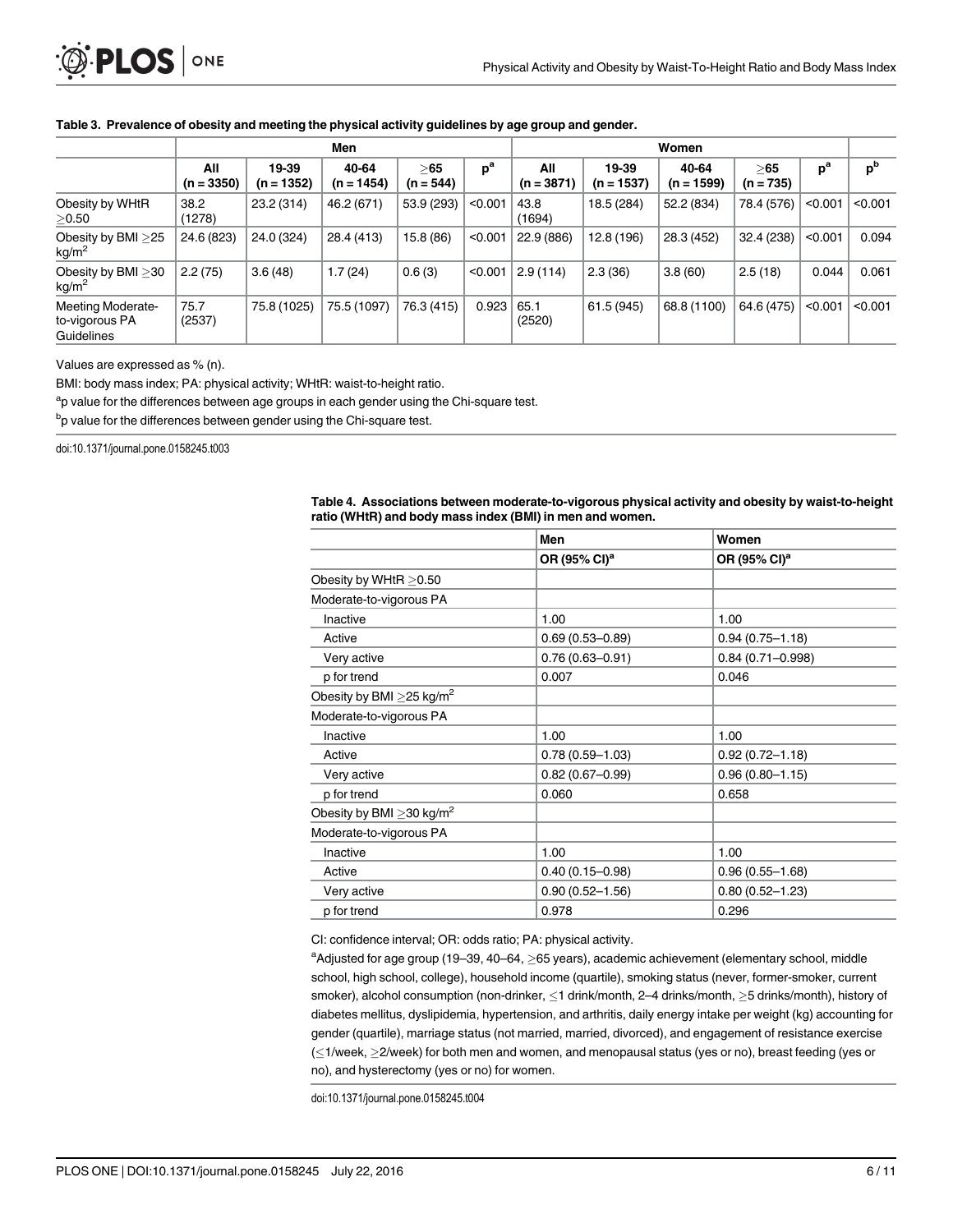<span id="page-6-0"></span>obesity were lower in the active and very active groups compared to the inactive group after adjusting for potential confounding factors. For the analyses of WHtR, the ORs (95% CIs) for obesity were 0.69 (0.53–0.89) in the active men and 0.76 (0.63–0.91) in the very active men, which were significantly lower, compared to the inactive men ( $p$  for trend  $= 0.007$ ). In women, the OR (95% CI) for obesity was 0.84 (0.71–0.998) in the very active women, which was significantly lower, compared to the inactive women. However, the OR (95% CI) in active women  $(OR = 0.94; 95\% CI = 0.75-1.18)$  was not significant.

For the analyses of BMI, the only statistically significant results were found in very active men with OR (95% CI) of 0.82 (0.67–0.99) when obesity was defined by BMI  $\geq$ 25 kg/m<sup>2</sup> and active men with OR (95% CI) of 0.40 (0.15–0.98) when obesity was defined by BMI  $\geq$  30 kg/ m<sup>2</sup>. However, we found no statistically significant result in women when obesity was defined by BMI  $\geq$ 25 or  $\geq$ 30 kg/m<sup>2</sup>. These results in <u>[Table 4](#page-5-0)</u> indicate more consistent findings on the associations between physical activity and obesity when obesity was defined by WHtR rather than BMI in both men and women.

#### **Discussion**

We found that the prevalence of obesity was very different between the two obesity measures of WHtR and BMI in Korean adult population. The prevalence of obesity according to WHtR was greater than the prevalence of obesity according to BMI in both men and women. Also, the greatest discrepancy in the prevalence of obesity between WHtR and BMI was found in the older adults aged  $\geq$  65 years old (53.9% by WHtR vs. 15.8% and 0.6% by BMI  $\geq$  25 and  $\geq$  30 kg/ m<sup>2</sup>, respectively, in men, and 78.4% by WHtR vs. 32.4% and 2.5% by BMI  $\geq$ 25 and  $\geq$ 30 kg/m<sup>2</sup>, respectively, in women). The prevalence of obesity according to WHtR increased more dramatically with increasing age. This dramatic increase in obesity prevalence defined by WHtR in older adults could be explained by the fact that there is an age-related loss of lean body mass [\[26](#page-9-0)] and redistribution of adipose tissue to central and intra-abdominal compartments [\[27\]](#page-9-0).

As mentioned previously, BMI cannot distinguish muscle from fat. There are other measure of abdominal obesity such as WC and waist-hip ratio (WHR). Although these are simple measures of abdominal obesity, they do not take into account differences in height between individuals. Compared to the other indices, WHtR is reported to be more sensitive  $[9, 28]$  $[9, 28]$  $[9, 28]$  $[9, 28]$ . Several studies have shown that WHtR is a better predictor of cardiovascular disease risk factors than BMI [[29](#page-9-0), [30](#page-9-0)]. Also, WHtR may predict cardiometabolic risk better than other indices such as WC or WHR  $[20, 31]$  $[20, 31]$  $[20, 31]$ . Moreover, WHtR is more practical as it has been used as the basis of a consumer-friendly chart [\[32\]](#page-9-0). The cut-off value of WHtR ( $\geq$ 0.50) to define obesity has been used to support the simple public health message, "keep your waist circumference to less than half of your height." [[33,](#page-9-0) [34](#page-9-0)].

As mentioned above, given the same BMI, Asians have a higher percentage of body fat, abdominal obesity, higher levels of intramyocellular lipids and/or a higher liver fat content compared to Caucasians  $[14, 15]$  $[14, 15]$  $[14, 15]$ . These characteristics can contribute to a higher predisposition to insulin resistance and other metabolic diseases at a lesser degree of obesity than Caucasians. Based on these ethnic differences, more sensitive measure for abdominal obesity such as WHtR is required for more accurate prediction of potential cardiometabolic diseases in Asian populations.

Associations between physical activity and obesity are well documented [\[35\]](#page-9-0). However, in this study, we found that the inverse relationship of physical activity with obesity by WHtR was more significant than that of physical activity with obesity by BMI, especially in women. We found consistently significant associations between moderate-to-vigorous physical activity and obesity by WHtR in both men and women (both p for trend<0.05). However, when we defined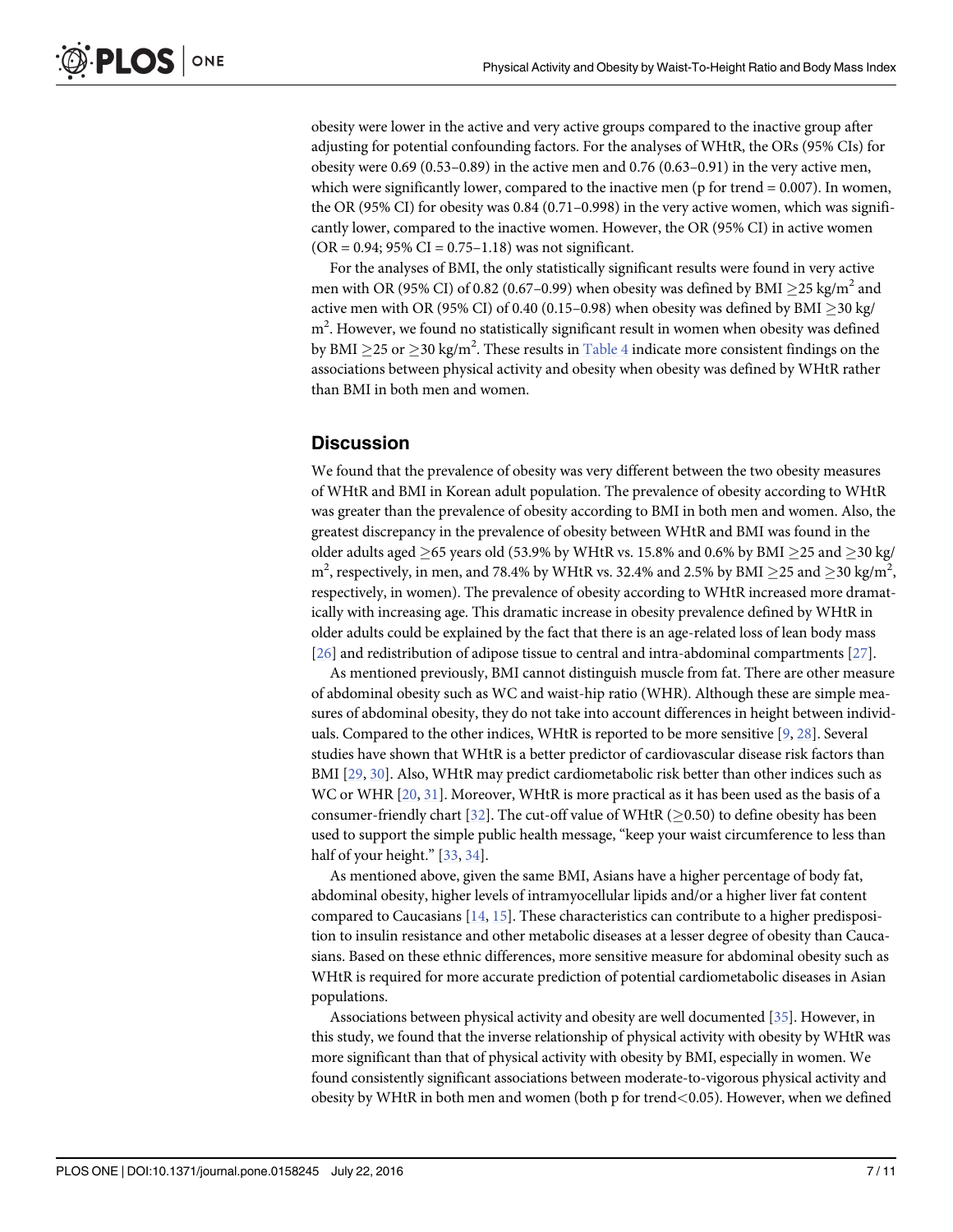<span id="page-7-0"></span>obesity by BMI, we found partially significant associations between physical activity and obesity in men (only in very active men using BMI  $>$  25 kg/m<sup>2</sup> and only in active men using BMI  $>$  30 kg/m<sup>2</sup> to define obesity), and no significant association was found in women [\(Table 4](#page-5-0)). This result suggests that WHtR is possibly a more adequate measure of obesity than BMI, specifically in women. One of the possible explanations of the poor correlation between BMI and physical activity would be that BMI measures muscle as well as fat, and some people with high BMI would be over-muscular and not over-fat. Physically active adults may reduce body fat, preferentially more from the abdominal area [[36](#page-9-0)], so their WHtR would be lower. This supports our result of the inverse association between physical activity and obesity defined by WHtR.

In this study, moderate-to-vigorous physical activity using the recommended cut-off values of the current guidelines was significantly associated with a lower prevalence of obesity, especially in men using both WHtR and BMI to define obesity. However, we found a significant association between moderate-to-vigorous physical activity and obesity defined by WHtR, but not by BMI, in women. The difference in results between genders is not clearly understood. However, it is probably related to the difference in the accumulation of excess fat in the abdominal area between men and women [\[37\]](#page-9-0). Also, as mentioned earlier, women are less likely to be over-muscular, which explains the differing results between genders. In women, we found that having twice as much physical activity (very active group) than the recommended minimal amount of activity (active group) was associated with the significantly decreased odds ratio of obesity by WHtR [\(Table 4](#page-5-0)), which suggests that more physical activity might be needed to prevent obesity in women [\[38,](#page-9-0) [39\]](#page-9-0). This is supported by the physical activity recommendations of the International Association for the Study of Obesity: to prevent the transition from overweight to obesity, more physical activity (at least 45–60 min/day of moderate activity) is required, and to prevent weight regain in obese individuals, more physical activity (60–90 min/ day of moderate activity) is also required [[40](#page-10-0)].

We found somewhat increased ORs for obesity in 'very active' men compared to ORs in 'active' men in both WHtR and BMI defined obesity. Although it is difficult to find explanations in this cross-sectional analysis, a reverse causation could be possible that more obese individuals are more motivated to be 'very active' in this population, especially in men. Another possible explanation would be related to the exercise and food compensation hypothesis that more active people reward themselves for being active by consuming more food after exercise, and this increased energy intake may lead to decreased weight reduction  $[41]$  $[41]$  $[41]$ . However, more studies are needed on this important topic.

A major limitation of the study is its cross-sectional design, which could not ascertain a causal relationship between physical activity and obesity. However, we excluded those participants who engaged regular physical activity less than one year to investigate more long term associations between physical activity and obesity. Self-reported physical activity and a lack of criterion measure to determine body fatness (e.g., using DXA) may be other limitations. However, to our knowledge, this is the first national study on the associations between physical activity and obesity in the representative Korean population. We also defined obesity by BMI as well as WHtR, which is more valid and predictive of future cardiometabolic diseases, especially in Asian populations. To investigate and compare causal associations between physical activity and different obesity measures in various populations, intervention studies are clearly warranted.

# Acknowledgments

We appreciate the participants of the Korea National Health and Nutrition Examination Survey in South Korea.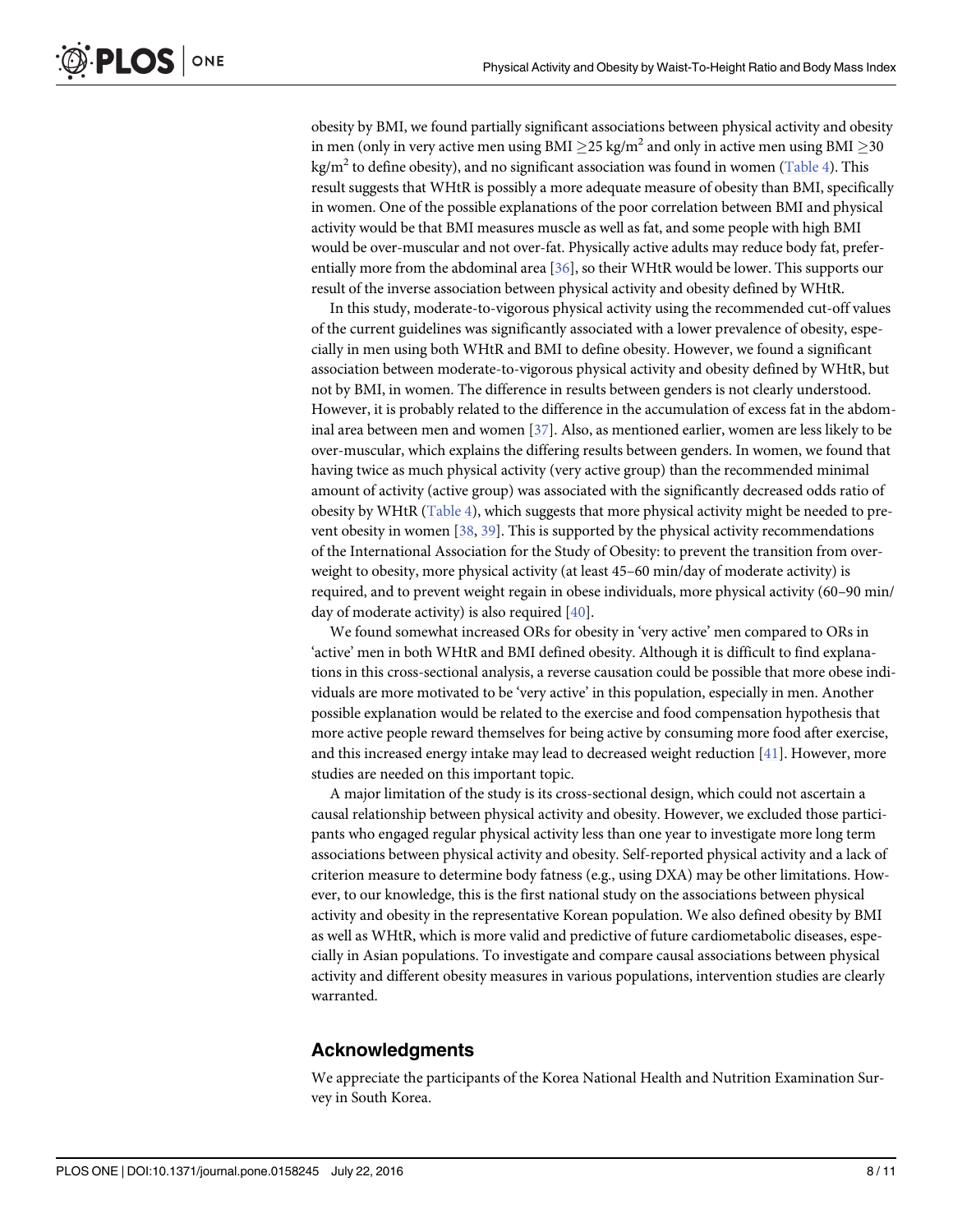### <span id="page-8-0"></span>Author Contributions

Conceived and designed the experiments: OL DL SL YK. Analyzed the data: OL. Wrote the paper: OL DL SL YK.

#### References

- [1.](#page-1-0) Yusuf S, Hawken S, Ounpuu S, Bautista L, Franzosi MG, Commerford P, et al. Obesity and the risk of myocardial infarction in 27,000 participants from 52 countries: a case-control study. Lancet. 2005; 366 (9497):1640–1649. PMID: [16271645](http://www.ncbi.nlm.nih.gov/pubmed/16271645)
- [2.](#page-1-0) Pischon T, Boeing H, Hoffmann K, Bergmann M, Schulze MB, Overvad K, et al. General and abdominal adiposity and risk of death in Europe. N Engl J Med. 2008; 359(20):2105–2120. doi: [10.1056/](http://dx.doi.org/10.1056/NEJMoa0801891) [NEJMoa0801891](http://dx.doi.org/10.1056/NEJMoa0801891) PMID: [19005195](http://www.ncbi.nlm.nih.gov/pubmed/19005195)
- [3.](#page-1-0) Hamilton MT, Hamilton DG, Zderic TW. Role of low energy expenditure and sitting in obesity, metabolic syndrome, type 2 diabetes, and cardiovascular disease. Diabetes. 2007; 56(11):2655–2667. doi: [10.](http://dx.doi.org/10.2337/db07-0882) [2337/db07-0882](http://dx.doi.org/10.2337/db07-0882) PMID: [17827399](http://www.ncbi.nlm.nih.gov/pubmed/17827399)
- [4.](#page-1-0) Hill JO, Wyatt HR. Role of physical activity in preventing and treating obesity. J Appl Physiol. 2005; 99 (2):765–770. doi: [10.1152/japplphysiol.00137.2005](http://dx.doi.org/10.1152/japplphysiol.00137.2005) PMID: [16020440](http://www.ncbi.nlm.nih.gov/pubmed/16020440)
- [5.](#page-1-0) Lewis CE, Jacobs DR, McCreath H, Kiefe CI, Schreiner PJ, Smith DE, et al. Weight gain continues in the 1990s: 10-year trends in weight and overweight from the CARDIA study. Coronary Artery Risk Development in Young Adults. Am J Epidemiol. 2000; 151(12):1172–1181. PMID: [10905529](http://www.ncbi.nlm.nih.gov/pubmed/10905529)
- [6.](#page-1-0) Brown WJ, Williams L, Ford JH, Ball K, Dobson AJ. Identifying the energy gap: magnitude and determinants of 5-year weight gain in midage women. Obes Res. 2005; 13(8):1431–1441. doi: [10.1038/oby.](http://dx.doi.org/10.1038/oby.2005.173) [2005.173](http://dx.doi.org/10.1038/oby.2005.173) PMID: [16129726](http://www.ncbi.nlm.nih.gov/pubmed/16129726)
- [7.](#page-1-0) Savva SC, Lamnisos D, Kafatos AG. Predicting cardiometabolic risk: waist-to-height ratio or BMI. A meta-analysis. Diabetes Metab Syndr Obes. 2013; 6:403–419. doi: [10.2147/DMSO.S34220](http://dx.doi.org/10.2147/DMSO.S34220) PMID: [24179379](http://www.ncbi.nlm.nih.gov/pubmed/24179379)
- 8. Cai L, Liu A, Zhang Y, Wang P. Waist-to-height ratio and cardiovascular risk factors among Chinese adults in Beijing. Chavatte-Palmer P, ed. PLoS ONE. 2013; 8(7):e69298. doi: [10.1371/journal.pone.](http://dx.doi.org/10.1371/journal.pone.0069298) [0069298](http://dx.doi.org/10.1371/journal.pone.0069298) PMID: [23874938](http://www.ncbi.nlm.nih.gov/pubmed/23874938)
- [9.](#page-6-0) Schneider HJ, Friedrich N, Klotsche J, Pieper L, Nauck M, John U, et al. The predictive value of different measures of obesity for incident cardiovascular events and mortality. J Clin Endocrinol Metab. 2010; 95 (4):1777–1785. doi: [10.1210/jc.2009-1584](http://dx.doi.org/10.1210/jc.2009-1584) PMID: [20130075](http://www.ncbi.nlm.nih.gov/pubmed/20130075)
- [10.](#page-1-0) Ashwell M, Mayhew L, Richardson J, Rickayzen B. Waist-to-height ratio is more predictive of years of life lost than body mass index. Young M, ed. PLoS ONE. 2014; 9(9):e103483. doi: [10.1371/journal.](http://dx.doi.org/10.1371/journal.pone.0103483) [pone.0103483](http://dx.doi.org/10.1371/journal.pone.0103483) PMID: [25198730](http://www.ncbi.nlm.nih.gov/pubmed/25198730)
- [11.](#page-1-0) Okorodudu DO, Jumean MF, Montori VM, Romero-Corral A, Somers VK, Erwin PJ, et al. Diagnostic performance of body mass index to identify obesity as defined by body adiposity: a systematic review and meta-analysis. Int J Obes (Lond). 2010; 34(5):791–799. doi: [10.1038/ijo.2010.5](http://dx.doi.org/10.1038/ijo.2010.5)
- [12.](#page-1-0) Wajchenberg BL. Subcutaneous and visceral adipose tissue: their relation to the metabolic syndrome. Endocr Rev. 2000; 21(6):697–738. doi: [10.1210/edrv.21.6.0415](http://dx.doi.org/10.1210/edrv.21.6.0415) PMID: [11133069](http://www.ncbi.nlm.nih.gov/pubmed/11133069)
- [13.](#page-1-0) Carr MC, Brunzell JD. Abdominal obesity and dyslipidemia in the metabolic syndrome: importance of type 2 diabetes and familial combined hyperlipidemia in coronary artery disease risk. J Clin Endocrinol Metab. 2004; 89(6):2601-2607. doi: [10.1210/jc.2004-0432](http://dx.doi.org/10.1210/jc.2004-0432) PMID: [15181030](http://www.ncbi.nlm.nih.gov/pubmed/15181030)
- [14.](#page-1-0) Wulan SN, Westerterp KR, Plasqui G. Ethnic differences in body composition and the associated metabolic profile: a comparative study between Asians and Caucasians. Maturitas. 2010; 65(4):315–319. doi: [10.1016/j.maturitas.2009.12.012](http://dx.doi.org/10.1016/j.maturitas.2009.12.012) PMID: [20079586](http://www.ncbi.nlm.nih.gov/pubmed/20079586)
- [15.](#page-1-0) Lim U, Ernst T, Buchthal SD, Latch M, Albright CL, Wilkens LR, et al. Asian women have greater abdominal and visceral adiposity than Caucasian women with similar body mass index. Nutr Diabetes. 2011; 1(5):e6. doi: [10.1038/nutd.2011.2](http://dx.doi.org/10.1038/nutd.2011.2)
- [16.](#page-2-0) Kweon S, Kim Y, Jang MJ, Kim Y, Kim K, Choi S, et al. Data resource profile: the Korea National Health and Nutrition Examination Survey (KNHANES). Int J Epidemiol. 2014; 43(1):69-77. doi: [10.1093/ije/](http://dx.doi.org/10.1093/ije/dyt228) [dyt228](http://dx.doi.org/10.1093/ije/dyt228) PMID: [24585853](http://www.ncbi.nlm.nih.gov/pubmed/24585853)
- [17.](#page-2-0) World Health Organization. Global Recommendations on Physical Activity for Health. Geneva, Switzerland: World Health Organization; 2010. Available: [http://www.who.int/dietphysicalactivity/](http://www.who.int/dietphysicalactivity/factsheet_recommendations/en/) [factsheet\\_recommendations/en/](http://www.who.int/dietphysicalactivity/factsheet_recommendations/en/)
- [18.](#page-3-0) Region W, IASO I. The Asia-Pacific perspective: Redefining obesity and its treatment. Health Communications IOTF. 2000. Available: [http://www.wpro.who.int/nutrition/documents/Redefining\\_obesity/en/](http://www.wpro.who.int/nutrition/documents/Redefining_obesity/en/)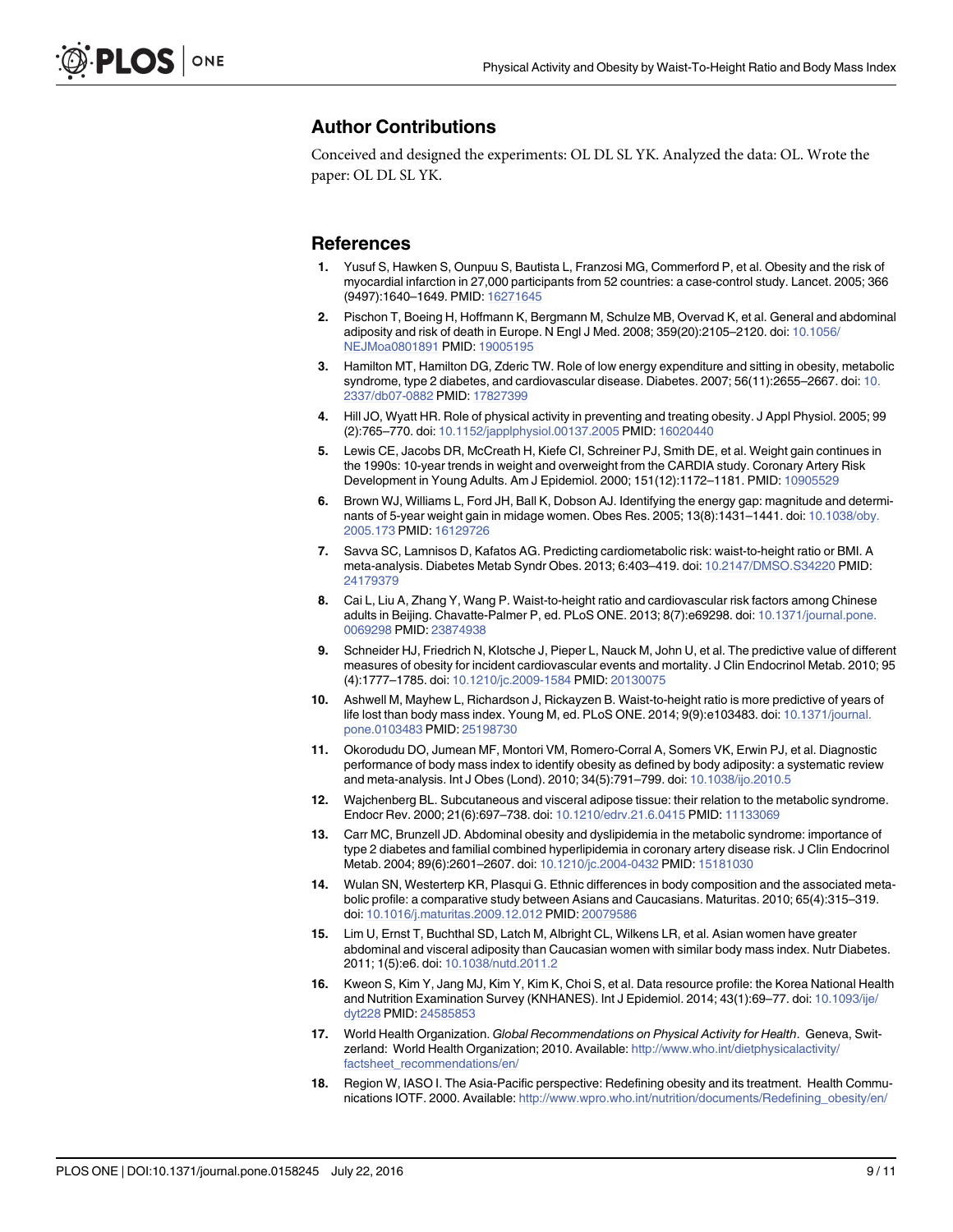- <span id="page-9-0"></span>[19.](#page-3-0) WHO Expert Consultation. Appropriate body-mass index for Asian populations and its implications for policy and intervention strategies. Lancet. 2004; 363(9403):157–63. PMID: [14726171](http://www.ncbi.nlm.nih.gov/pubmed/14726171)
- [20.](#page-3-0) Hsieh SD, Yoshinaga H, Muto T. Waist-to-height ratio, a simple and practical index for assessing central fat distribution and metabolic risk in Japanese men and women. Int J Obes Relat Metab Disord. 2003; 27(5):610–616. PMID: [12704405](http://www.ncbi.nlm.nih.gov/pubmed/12704405)
- [21.](#page-3-0) Ashwell M. Charts based on body mass index and waist-to-height ratio to assess the health risks of obesity: a review. Open Obes J. 2011.
- [22.](#page-3-0) Li WC, Chen IC, Chang YC, Loke SS, Wang SH, Hsiao KY. Waist-to-height ratio, waist circumference, and body mass index as indices of cardiometabolic risk among 36,642 Taiwanese adults. Eur J Nutr. 2013; 52(1):57–65. doi: [10.1007/s00394-011-0286-0](http://dx.doi.org/10.1007/s00394-011-0286-0) PMID: [22160169](http://www.ncbi.nlm.nih.gov/pubmed/22160169)
- [23.](#page-4-0) Ashwell M, Gibson S. Waist to height ratio is a simple and effective obesity screening tool for cardiovascular risk factors: Analysis of data from the British National Diet And Nutrition Survey of adults aged 19– 64 years. Obes Facts. 2009; 2(2):97–103. doi: [10.1159/000203363](http://dx.doi.org/10.1159/000203363) PMID: [20054212](http://www.ncbi.nlm.nih.gov/pubmed/20054212)
- [24.](#page-4-0) Ashwell M, Gibson S. Waist-to-height ratio as an indicator of 'early health risk': simpler and more predictive than using a 'matrix' based on BMI and waist circumference. BMJ Open. 2016; 6(3):e010159. doi: [10.1136/bmjopen-2015-010159](http://dx.doi.org/10.1136/bmjopen-2015-010159) PMID: [26975935](http://www.ncbi.nlm.nih.gov/pubmed/26975935)
- [25.](#page-4-0) Ministry of Health. Understanding excess body weight. New Zealand Health Survey. Wellington: Ministry of Health, 2015.
- [26.](#page-6-0) Roubenoff R, Castaneda C. Sarcopenia-understanding the dynamics of aging muscle. JAMA. 2001; 286(10):1230–1231. PMID: [11559270](http://www.ncbi.nlm.nih.gov/pubmed/11559270)
- [27.](#page-6-0) Schwartz RS, Shuman WP, Bradbury VL, Cain KC, Fellingham GW, Beard JC, et al. Body fat distribu-tion in healthy young and older men. J Gerontol. 1990; 45(6):M181-M185. PMID: [2229940](http://www.ncbi.nlm.nih.gov/pubmed/2229940)
- [28.](#page-6-0) Li M, McDermott RA. Using anthropometric indices to predict cardio-metabolic risk factors in Australian indigenous populations. Diabetes Res Clin Pract. 2010; 87(3):401–406. doi: [10.1016/j.diabres.2009.](http://dx.doi.org/10.1016/j.diabres.2009.12.004) [12.004](http://dx.doi.org/10.1016/j.diabres.2009.12.004) PMID: [20034692](http://www.ncbi.nlm.nih.gov/pubmed/20034692)
- [29.](#page-6-0) Bosy-Westphal A, Geisler C, Onur S, Korth O, Selberg O, Schrezenmeir J, et al. Value of body fat mass vs anthropometric obesity indices in the assessment of metabolic risk factors. Int J Obes (Lond). 2006; 30(3):475–483. doi: [10.1038/sj.ijo.0803144](http://dx.doi.org/10.1038/sj.ijo.0803144)
- [30.](#page-6-0) Knowles KM, Paiva LL, Sanchez SE, Revilla L, Lopez T, Yasuda MB. Waist Circumference, Body Mass Index, and Other Measures of Adiposity in Predicting Cardiovascular Disease Risk Factors among Peruvian Adults. Int J Hypertens. 2011; 2011(25):931402–931410. doi: [10.4061/2011/](http://dx.doi.org/10.4061/2011/931402) [931402](http://dx.doi.org/10.4061/2011/931402)
- [31.](#page-6-0) Tatsumi Y, Watanabe M, Kokubo Y, Nishimura K, Higashiyama A, Okamura T, et al. Effect of age on the association between waist-to-height ratio and incidence of cardiovascular disease: the Suita study. J Epidemiol. 2013; 23(5):351–359. PMID: [23812103](http://www.ncbi.nlm.nih.gov/pubmed/23812103)
- [32.](#page-6-0) Ashwell M, Hsieh SD. Six reasons why the waist-to-height ratio is a rapid and effective global indicator for health risks of obesity and how its use could simplify the international public health message on obesity. Int J Food Sci Nutr. 2005; 56(5):303–307. doi: [10.1080/09637480500195066](http://dx.doi.org/10.1080/09637480500195066) PMID: [16236591](http://www.ncbi.nlm.nih.gov/pubmed/16236591)
- [33.](#page-6-0) Browning LM, Hsieh SD, Ashwell M. A systematic review of waist-to-height ratio as a screening tool for the prediction of cardiovascular disease and diabetes: 05 could be a suitable global boundary value. Nutr Res Rev. 2010; 23(2):247–269. doi: [10.1017/S0954422410000144](http://dx.doi.org/10.1017/S0954422410000144) PMID: [20819243](http://www.ncbi.nlm.nih.gov/pubmed/20819243)
- [34.](#page-6-0) Ashwell M, Gibson S. A proposal for a primary screening tool: 'Keep your waist circumference to less than half your height'. BMC Med. 2014; 12(1):207. doi: [10.1186/s12916-014-0207-1](http://dx.doi.org/10.1186/s12916-014-0207-1)
- [35.](#page-6-0) Wareham NJ, van Sluijs EMF, Ekelund U. Physical activity and obesity prevention: a review of the current evidence. Proc Nutr Soc. 2005; 64(2):229–247. PMID: [15960868](http://www.ncbi.nlm.nih.gov/pubmed/15960868)
- [36.](#page-7-0) Mustelin L, Silventoinen K, Pietiläinen K, Rissanen A, Kaprio J. Physical activity reduces the influence of genetic effects on BMI and waist circumference: a study in young adult twins. Int J Obes (Lond). 2009; 33(1):29–36. doi: [10.1038/ijo.2008.258](http://dx.doi.org/10.1038/ijo.2008.258)
- [37.](#page-7-0) Zhao X, Zhu X, Zhang H, Zhao W, Li J, Shu Y, et al. Prevalence of diabetes and predictions of its risks using anthropometric measures in southwest rural areas of China. BMC Public Health. 2012; 12 (1):821. doi: [10.1186/1471-2458-12-821](http://dx.doi.org/10.1186/1471-2458-12-821)
- [38.](#page-7-0) Andersen RE, Wadden TA, Bartlett SJ, Zemel B, Verde TJ, Franckowiak SC. Effects of lifestyle activity vs structured aerobic exercise in obese women: a randomized trial. JAMA. 1999; 281(4):335–340. PMID: [9929086](http://www.ncbi.nlm.nih.gov/pubmed/9929086)
- [39.](#page-7-0) Jakicic JM, Clark K, Coleman E, Donnelly JE, Foreyt J, Melanson E, et al. American College of Sports Medicine position stand. Appropriate intervention strategies for weight loss and prevention of weight regain for adults. Med Sci Sports Exerc. 2001; 33(12):2145–2156. PMID: [11740312](http://www.ncbi.nlm.nih.gov/pubmed/11740312)